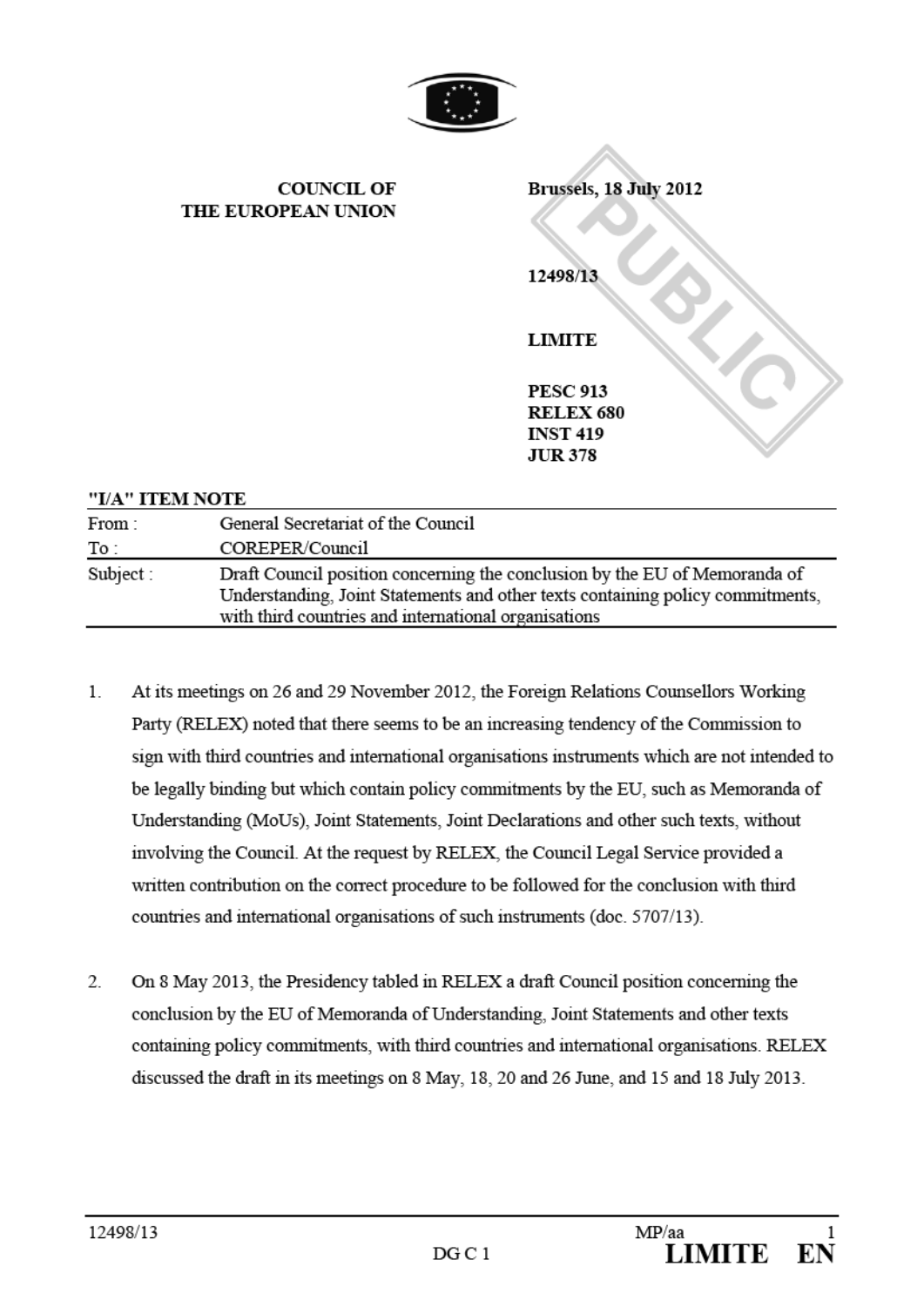On 18 July 2013 an agreement on the draft Council position, as set out in the Annex, was reached between delegations. The Commission reserved its position on the content of that text.

- 3. In light of the foregoing, COREPER is invited to:
	- confirm the agreement on the draft Council position;
	- recommend to the Council to adopt the draft Council position on the arrangements to be followed for the conclusion by the EU of Memoranda of Understanding, Joint Statements and other texts containing policy commitments, with third countries and international organisations, as set out in the Annex.

 $\overline{\phantom{a}}$  , which is a set of the set of the set of the set of the set of the set of the set of the set of the set of the set of the set of the set of the set of the set of the set of the set of the set of the set of th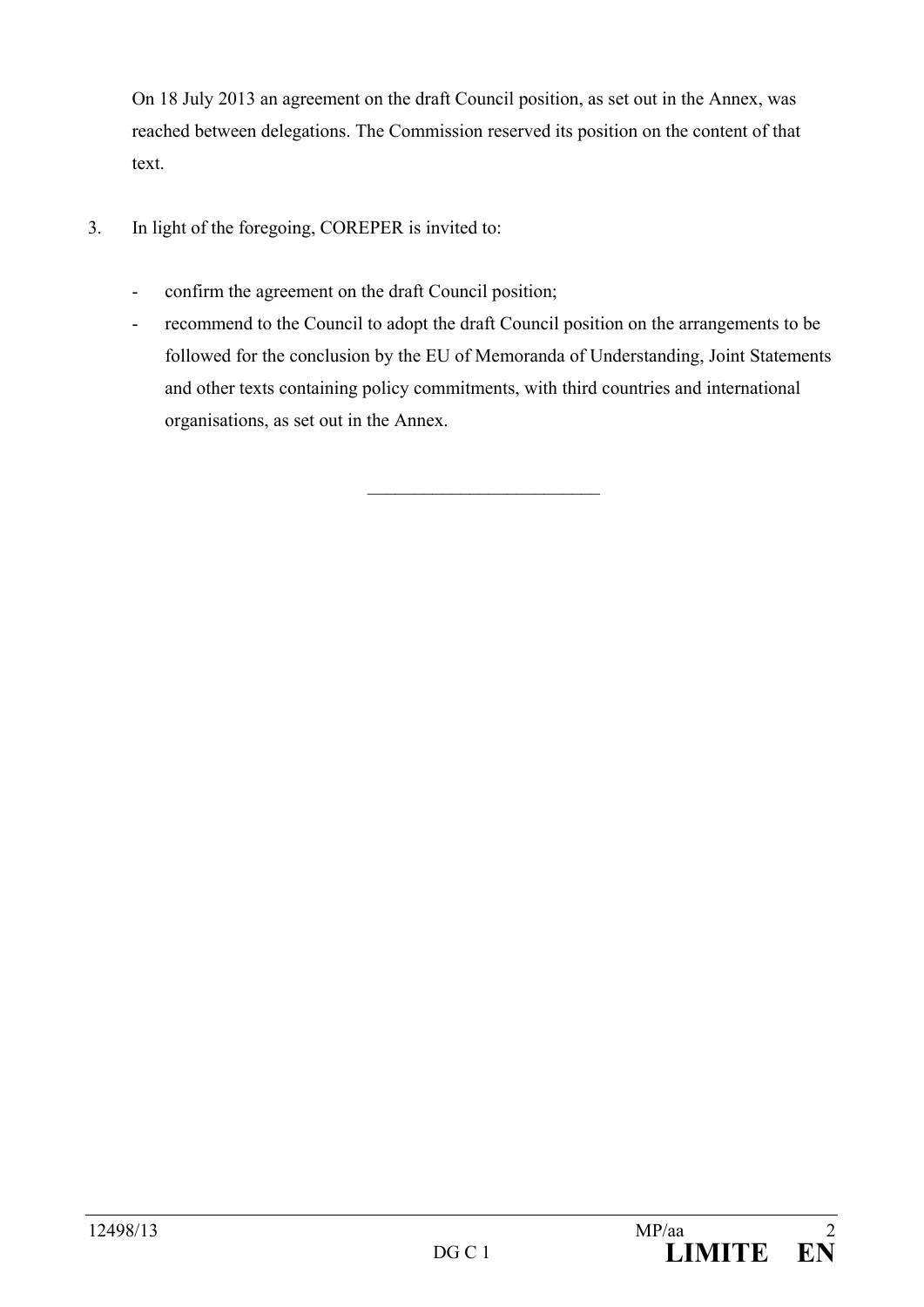**Council position on the arrangements to be followed for the conclusion by the EU of Memoranda of Understanding, Joint Statements and other texts containing policy commitments, with third countries and international organisations**

- 1. The Council notes that in a number of recent cases the Commission has purportedly concluded on behalf of the EU, without involving the Council, Memoranda of Understanding (MoUs), Joint Statements, Joint Declarations and other such instruments with third countries and international organisations, which are not intended to be legally binding but which contain policy commitments by the  $EU<sup>1</sup>$  $EU<sup>1</sup>$  $EU<sup>1</sup>$ . The Council considers that the conclusion of such instruments should follow the principles and procedures set out below, in accordance with the institutional balance established by the EU Treaties.
- 2. These procedures would only apply to MoUs or other such instruments in which policy commitments are undertaken by the EU, and not to instruments merely containing administrative arrangements for practical cooperation between an EU institution or body with a third country or organisation. In the latter case, the EU institution or body may conclude such an instrument itself, by virtue of the principle of administrative autonomy in Article 335 TFEU, it being understood that the instrument would be concluded by the institution or body solely on its own behalf, and not on behalf of the EU.
- 3. Equally, if the text of an instrument to be agreed between the EU and a third country or international organisation contains legally binding commitments and would therefore constitute an international agreement, the procedure laid down in Article 218 TFEU for the negotiation, signature and conclusion of international agreements would apply.

<span id="page-2-0"></span><sup>&</sup>lt;sup>1</sup> For example, the Joint Statement on Space Technology Cooperation with China in October 2012, which was the subject of a written contribution of the Legal Service (doc. 15809/12), and the MoU on the establishment of a Strategic Partnership between the EU and the International Fund for Agricultural Development in November 2012.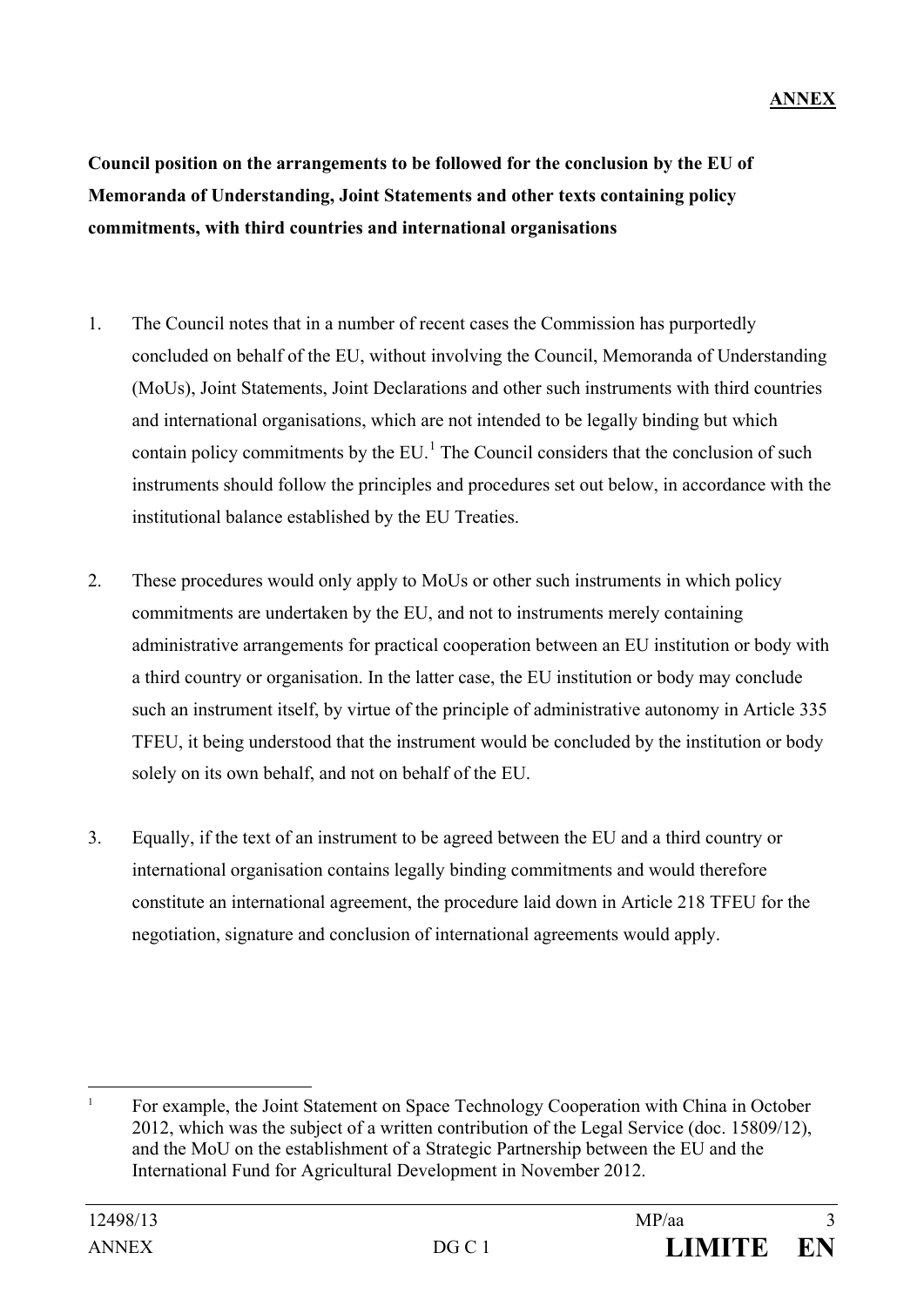- 4. It will be necessary to verify in each case whether the subject-matter of an MoU or other such instrument comes within the scope of the EU's powers as laid down in the Treaties, and to decide whether an MoU or other such instrument should be concluded. Since the functioning of the EU is subject to the principle of conferral of powers (Articles 4 (1) and 5 (1)-(2) TEU), the EU institutions cannot subscribe, even in instruments of a non-binding nature, to policy positions which fall outside the EU's fields of activity. Consequently, if the instrument concerns certain matters which come within the scope of the EU's fields of activity and other matters which remain with the Member States, then it will have to be concluded by the EU and the Member States together.
- 5. Since there are no specific Treaty provisions concerning the procedure for the conclusion by the EU of MoUs and other such instruments, this question has to be determined in light of the distribution of powers and the institutional balance established by the Treaties. In accordance with Article 13 (2) TEU, the powers assigned to each institution must be exercised by that institution without interfering with the powers of other institutions.
- 6. According to Article 16 (1) TEU, the Council *"shall carry out policy-making and coordinating functions as laid down in the Treaties"*, whilst according to Article 17 (1) TEU the Commission *"shall ensure the Union's external representation*" (with the exception of the CFSP and other cases provided for in the Treaties). Since the establishment of the Union's position on policy questions dealt with in MoUs or other such instruments forms part of the Council's policy-making functions as mentioned in Article 16 (1) TEU, it is for the Council alone to determine the content of the EU's position and to authorise the Commission to negotiate and sign such instruments. It will then be for the Commission to represent that Union position (except with regard to the CFSP and other cases provided for in the Treaties), but this does not entitle the Commission to determine the content of the position.